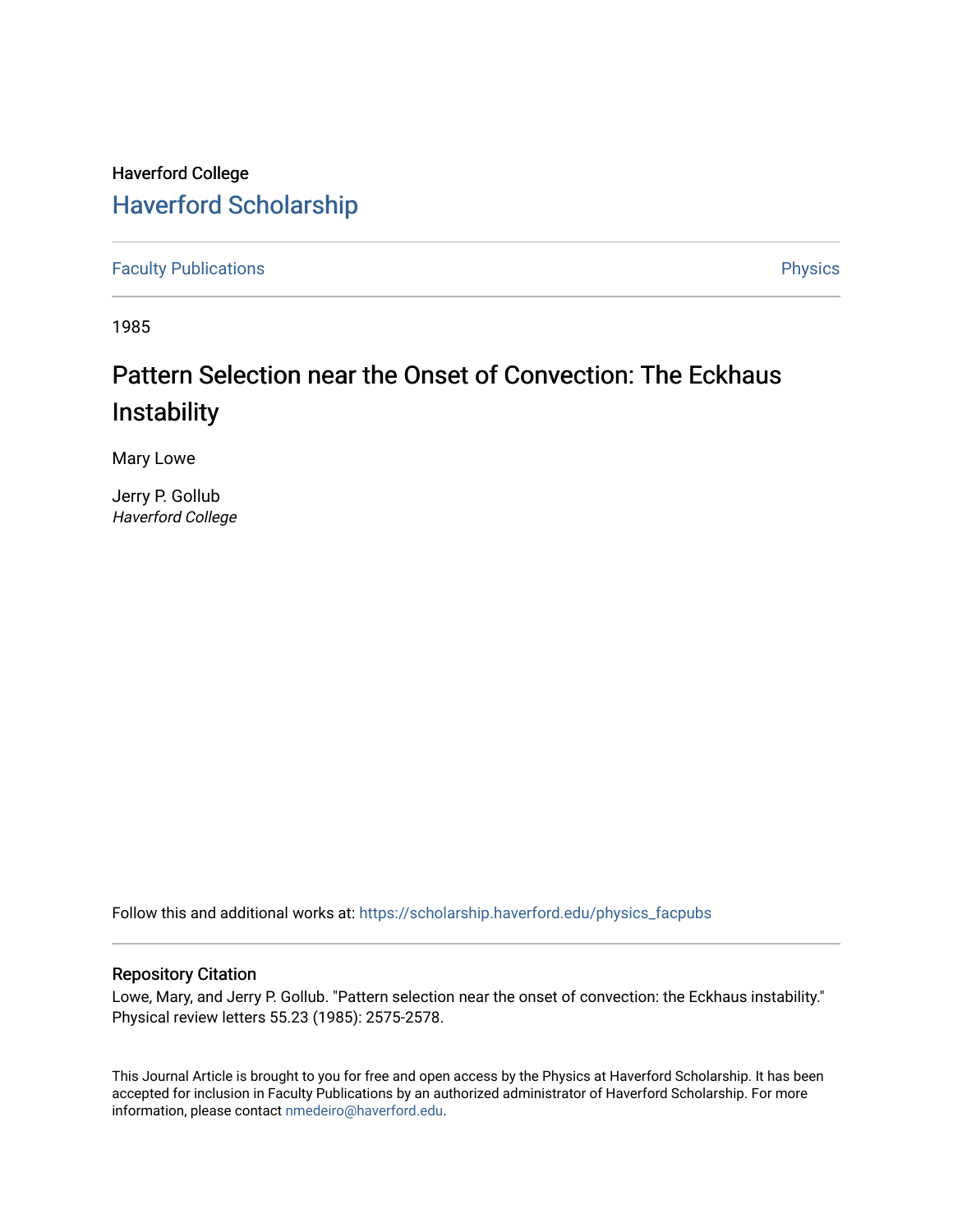## Pattern Selection near the Onset of Convection: The Eckhaus Instability

Mary Lowe and J. P. Gollub

Physics Department, Haverford College, Haverford, Pennsylvania 19041, and Physics Department, University of Pennsylvania, Philadelphia, Pennsylvania 19104 (Received 26 August 1985)

We present an experimental study of the space and time evolution of the Eckhaus instability, a general mechanism of pattern selection for spatially periodic patterns in nonlinear systems. Using a convecting liquid crystal layer, we observed long-wavelength modulations leading to the nucleation of new roll pairs. The development of this process is studied by time-resolved spatial Fourier analysis and compared with predictions based on an amplitude equation.

PACS numbers: 47.20.+m

The onset of thermal convection in a thin fluid may be characterized by a parabolic linear stability curve in the parameter space formed by the temperature difference across the layer and the wave number of the growing disturbance. However, the phenomenon is complicated by the fact that two stability curves are tangent at the critical wave number  $k_c$ ; the linear stability curve (below which a small-amplitude periodic flow will decay) and the boundary of the Eckhaus instability. The latter causes a flow pattern whose wave number is too far from the critical value to go unstable through the development of slow spatial modulations. This leads to the nucleation or elimination of roll pairs, and eventually produces a new pattern with a wave number closer to the critical value. Thus, the Eckhaus instability is an important mechanism of pattern selection that can lead to a substantial change in the wave number. This process is quite general, since a similar phenomenon occurs in any translationally invariant system where a normal bifurcation produces a 'periodic structure in one space direction.<sup>1,1</sup>

The Eckhaus instability is difficult to observe, both because it is often masked by secondary instabilities, $3$ and because lateral boundaries limit the range of stable wave numbers.<sup>4</sup> Nevertheless, the stability boundary has been measured in circular Couette flow<sup>5</sup> and buckling beams<sup>6</sup>; limited observations have also been made on hydrodynamic surface waves and on Rayleigh-Bénard convection rolls in an annular container.<sup>7</sup> In this paper, we present the first direct observations of the space and time evolution of the Eckhaus instability. In earlier experimental studies<sup>5,6</sup> the Eckhaus boundary was approached gradually from the stable side. In that case, the instability occurs at zero wave number so that the spatial modulations observed in the present work could not be seen.

We use electrohydrodynamic (rather than thermal) convection to obtain a sample containing at least 150 rolls. This is sufficiently large that finite-size effects should be irrelevant on the time scale of the experiment. By controlling the initial wave number of the roll pattern and the layer depth, we are able to make

precise measurements of the stability boundaries and the time evolution of various spatial Fourier components of the pattern. The stability curve and the wave number of the secondary flow are compared with predictions based on an amplitude equation, an expansion in powers and derivatives of a slowly varying field.

The working fluid is a nematic liquid crystal  $[N-p$ methoxybenzylidine- $p$ -butylaniline (MBBA)] confined between two transparent conductive electrodes with an adjustable separation  $d = 20-120$   $\mu$ m. A potential difference V larger than  $V_c$  ( $\approx$  6 V ac) induces a onelimensional roll pattern with critical wave number  $k_c$ on the order of  $\frac{1}{2}d$ ) similar to that resulting from the Rayleigh-Bénard instability. We define a control parameter  $\epsilon = (V - V_c)/V_c$  and a dimensionless wave number  $Q = (k - k_c)/k_c$ . The nematic director is aligned in a particular horizontal direction by surface treatment, and the rolls are always perpendicular to this direction. This alignment has the effect of suppressing two-dimensional instabilities that might compete with the Eckhaus mode.

The experiment was performed by creating a roll pattern with a fixed wavelength of 200  $\mu$ m, using a small spatially periodic field produced by an interdigitized electrode. $8$  The periodic field is then eliminated without a change in  $\epsilon$ , and the pattern is allowed to evolve to a steady state that depends on the (variable) layer thickness. If the initial conditions are located in the Eckhaus unstable region of the phase diagram (see Fig. 2), the initially periodic pattern develops a longwavelength modulation, as shown in Fig. 1. [See also the light intensity measurements in Fig.  $3(a)$ . The pattern is visible because the convection is associated with a periodic tilt of the director out of the horizontal plane. This produces a spatially varying index of refraction that focuses transmitted light.

We have measured the Eckhaus stability boundary  $E_E(Q)$  for  $Q < 0$ , as shown in Fig. 2. The Eckhaus modulations occur only to the left of  $\epsilon_E(Q)$ . If the initial conditions are chosen to lie to the right of  $\epsilon_F(Q)$ (closer to  $Q=0$ ), the wave number still evolves to-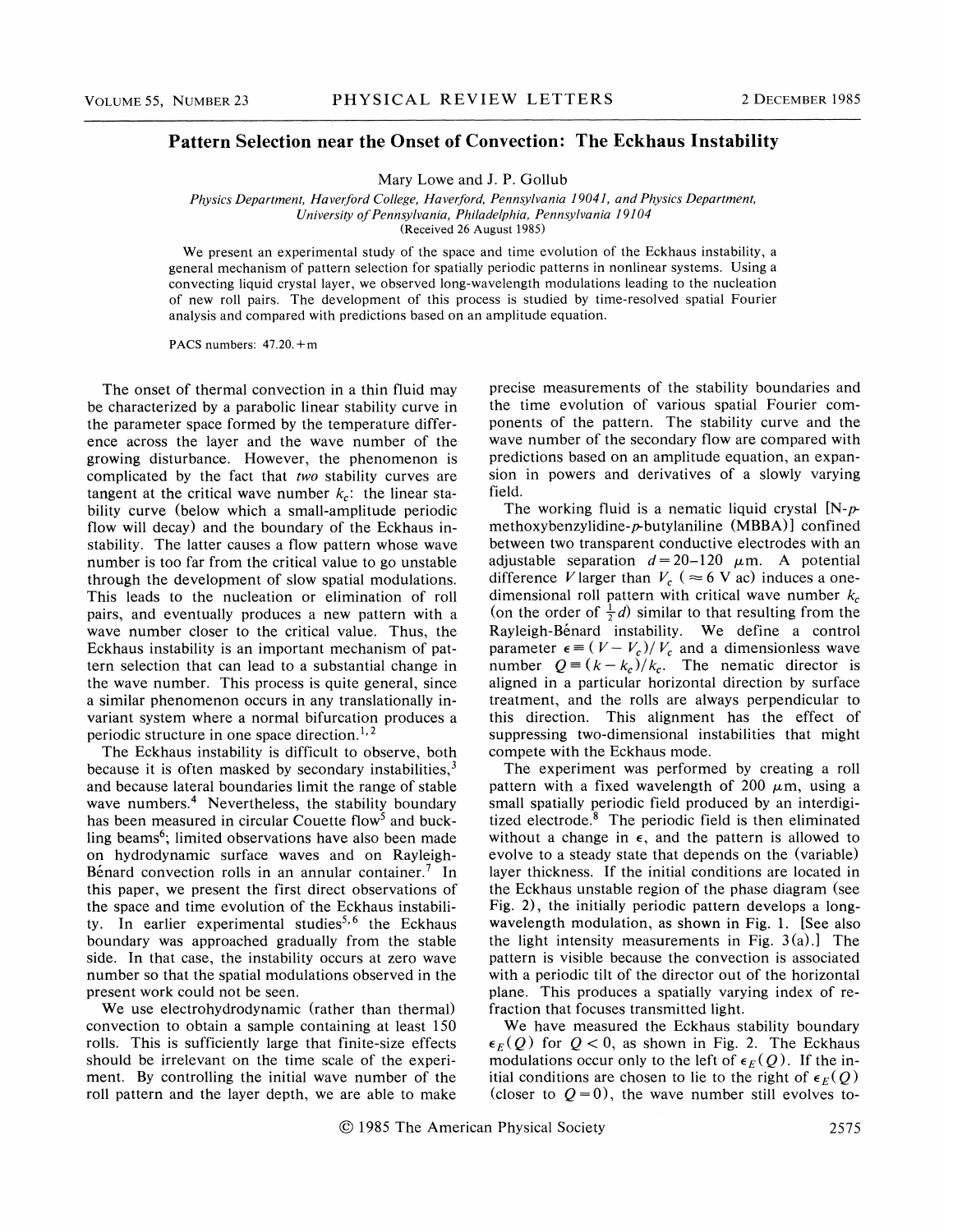

FIG. 1. Development of the Eckhaus instability from a spatially periodic pattern for  $\epsilon = 0.052$ . New roll pairs nucleate in the regions of weak optical contrast, leading to a higher wave number. Only a *small part* of the sample is shown. In the initial pattern,  $|Q|=0.194$ . Refer to Fig. 3(a) for a graph of the optical intensity vs position.

ward  $Q = 0$ , but by a different process involving dislocation motion. This latter process is slower by at least an order of magnitude.

We also found the *linear* stability boundary  $\epsilon_L(Q)$ , where the decay time of a small-amplitude periodic flow diverges when approached from below. To measure  $\epsilon_L(Q)$ , a small-amplitude periodic state is prepared by external forcing at  $\epsilon < 0$ . (By our keeping  $\epsilon$  negative, the growth of other modes is suppressed.) We then remove the forcing and increase  $\epsilon$  abruptly to  $0 < \epsilon < \epsilon_L(Q)$ . The decay rate of the convective amplitude vanishes linearly with  $\epsilon$  at  $\epsilon_L(Q)$ , thus allowing a determination of this boundary by extrapolation to zero decay rate. The solid line in Fig. 2 is a parabolic fit to the experimental data for the linear stability curve. [Although a precise comparison is not possible on the basis of published computations,  $\epsilon_L(Q)$  is reasonably consistent with numerical results for  $MBBA.<sup>9</sup>$ 

When  $\epsilon$  is small, an amplitude equation is believed to provide a good description of the Eckhaus instability.<sup>2</sup> Within this approximation,  $\epsilon_L(Q)$  is parabolic, and  $\epsilon_E(Q) = 3\epsilon_L(Q)$ . The dashed line in Fig. 2 shows this prediction for  $\epsilon_E(Q)$ , assuming  $\epsilon_L(Q)$  is determined experimentally. The experimental data agree satisfactorily with it.



FIG. 2. Measured stability boundaries as a function of the distance  $\epsilon$  above onset and the dimensionless wave number Q. The solid line is a parabolic fit to the data for the linear stability curve  $\epsilon_L(Q)$ , while the dashed line is the prediction for the Eckhaus boundary  $\epsilon_E(Q) = 3\epsilon_L(Q)$ .

In order to study the evolution of the pattern selection process that results from the Eckhaus instability, we utilized time-resolved spatial Fourier analysis of the digitized optical intensity patterns. After the Eckhaus instability develops, the intensity function  $I(x)$ has clear modulations, as shown in Fig.  $3(a)$ , in which each rapid oscillation corresponds to one roll. The intensity is related (to lowest order) to the square of the tilt angle of the director field. The spectrum therefore exhibits a peak at  $2k_1$ , where  $k_1$  is the initial wave



FIG. 3. (a) Optical intensity as a function of position, transverse to the roll axis ( $t = 180$  s). The Eckhaus instability is evident as a pronounced periodic spatial modulation.  $(\epsilon = 0.052$  and  $|Q| = 0.194$  initially.) (b) Corresponding power spectrum, showing the initial peak at  $2k_1$ , and the Eckhaus sidebands at  $2k_1 + k_E$  and  $2k_1 + 2k_E$  (= 2 $k_f$ ).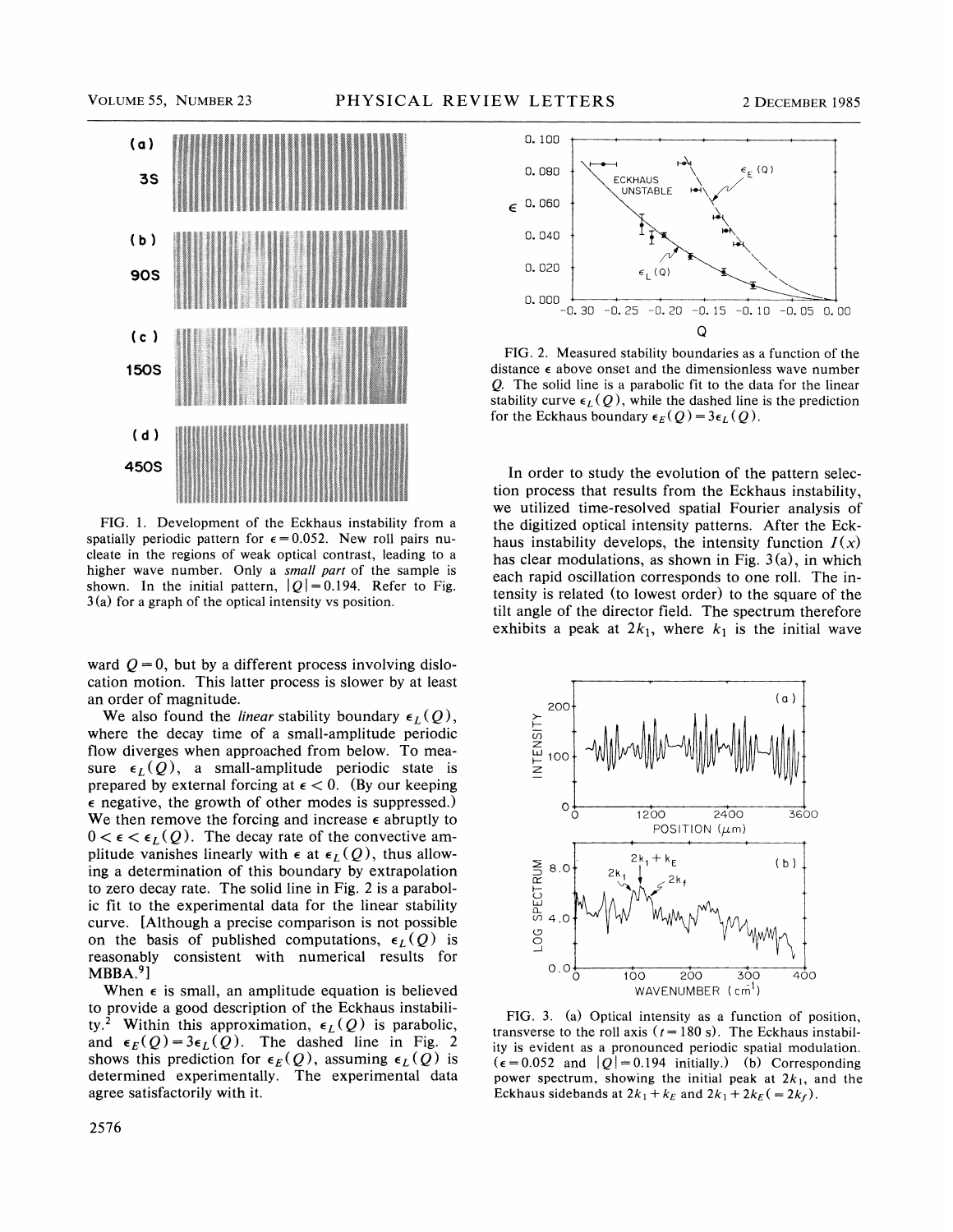number of the pattern. Amplitude and phase modulation with wave number  $k_E$  lead in principle to sum and difference wave numbers so that there should be spectral components at  $2k_1 \pm k_E$  and  $2k_1 \pm 2k_E$ . In fact, we usually observe only the positive sidebands. The peak at  $2k_1 - k_E$  appears only for initial patterns located extremely close to the Eckhaus boundary. This is consistent with theory, $10$  which predicts a  $Q$ -dependent asymmetry in the power of the sidebands. [A small peak at  $k_E$  is also visible in Fig. 3(b), as well as unlabeled peaks near 50 cm<sup> $-1$ </sup> corresponding to roll pairs.]

The wave number  $k_E$  of the Eckhaus modulation (in units of  $k_c$ ) is plotted as a function of Q in Fig. 4(a) for fixed  $\epsilon = 0.052$ . The data indicate a trend toward decreasing  $k_E$  as Q approaches the Eckhaus boundary  $Q_E(\epsilon)$ , located at  $Q_E=0.13$  for  $\epsilon=0.052$ .  $[Q_E(\epsilon)]$  is the inverse of  $\epsilon_E(Q)$ , shown in Fig. 2.] The solid line represents the theoretical prediction<sup>10</sup> for the *most rap* idly growing mode:  $(k_E/k_c)^2 = Q^2 - [3Q_E^2 - Q^2]^2/4Q^2$ . Actually, the system is unstable with respect to a band of wave numbers  $0 < (k_E/k_c)^2 < 6(Q^2 - Q_E^2)$ . The dashed line represents the upper bound. Although the scatter is substantial (and greater than the measurement error), the experimental data lie above the most



FIG. 4. (a) Wave number  $k_E$  of the Eckhaus modulation (in units of  $k_c$ ) from real-space (triangles) and spectral (crosses) measurements as a function of the dimensionless initial wave number Q, for  $\epsilon = 0.052$ . It vanishes at the Eckhaus stability boundary  $Q_E$ .  $Q_L$  is the wave number of the linear stability curve at  $\epsilon = 0.052$ . The solid line is the theoretical prediction for the most rapidly growing wave number, whereas the dashed line represents the upper bound of the unstable band. (b) Time evolution of the power  $A_k$  of the spectral peaks at  $2k_1$ ,  $2k_1 + k_E$ , and  $2k_f$ . (Here,  $|Q|$  = 0.194 for the initial pattern.)

rapidly growing mode but within the unstable band.

Although the various spectral peaks are close together, it is possible to follow their intensities  $A_k$ , defined to be the areas under the corresponding spectral peaks, as functions of time. An example is shown in Fig. 4(b). The initial peak at  $2k_1$  decays partly because of the large initial flow amplitude (created by periodic forcing), and partly because of the growth of the Eckhaus peak at  $2k_1+k_2$ . The latter initially grows exponentially at a rate roughly proportional to the distance (measured horizontally in Fig. 2) from the Eckhaus stability boundary. It subsequently decays as the peak at  $2k_f$ (=2k<sub>1</sub>+2k<sub>E</sub>) becomes comparable in size. The latter eventually saturates and becomes the dominant peak in the spectrum of the final stable pattern. It is a result of the nucleation of a roll pair at each wavelength  $1/k_E$  of the modulation. We find that  $k_f$  is surprisingly close to band center:  $|k_f - k_c| / k_c < 0.06$ .

The time development of the nucleation of a roll pair is shown in detail by the optical intensity  $I(x)$  in Fig. 5. Each full oscillation corresponds to a single roll. In this example, the flow amplitude modulates to zero near 1500  $\mu$ m at  $t = 180$  s after the initial periodic pattern is established. Then two new rolls appear (lowest panel in Fig. 5), thus increasing the wave number of the pattern. We presume, but have not checked, that roll pairs would be eliminated (rather than nucleated) if  $Q < 0$ . The late stages of the evolution are sensitive to the phase of the rolls, and therefore cannot be described by an amplitude equation that ignores fast variations. We note that Kramer and Zimmerman<sup>2</sup> have performed numerical simulations of the roll nucleation process based on the Swift-Hohenberg



FIG. 5. Detail of the optical intensity  $I(x)$  at various times for fixed  $\epsilon = 0.052$ . The nucleation of a new roll pair (two extra full oscillations) at a minimum of the envelope of  $I(x)$  is visible in the lower two panels. (Initially,  $|Q|$  $= 0.194.$ )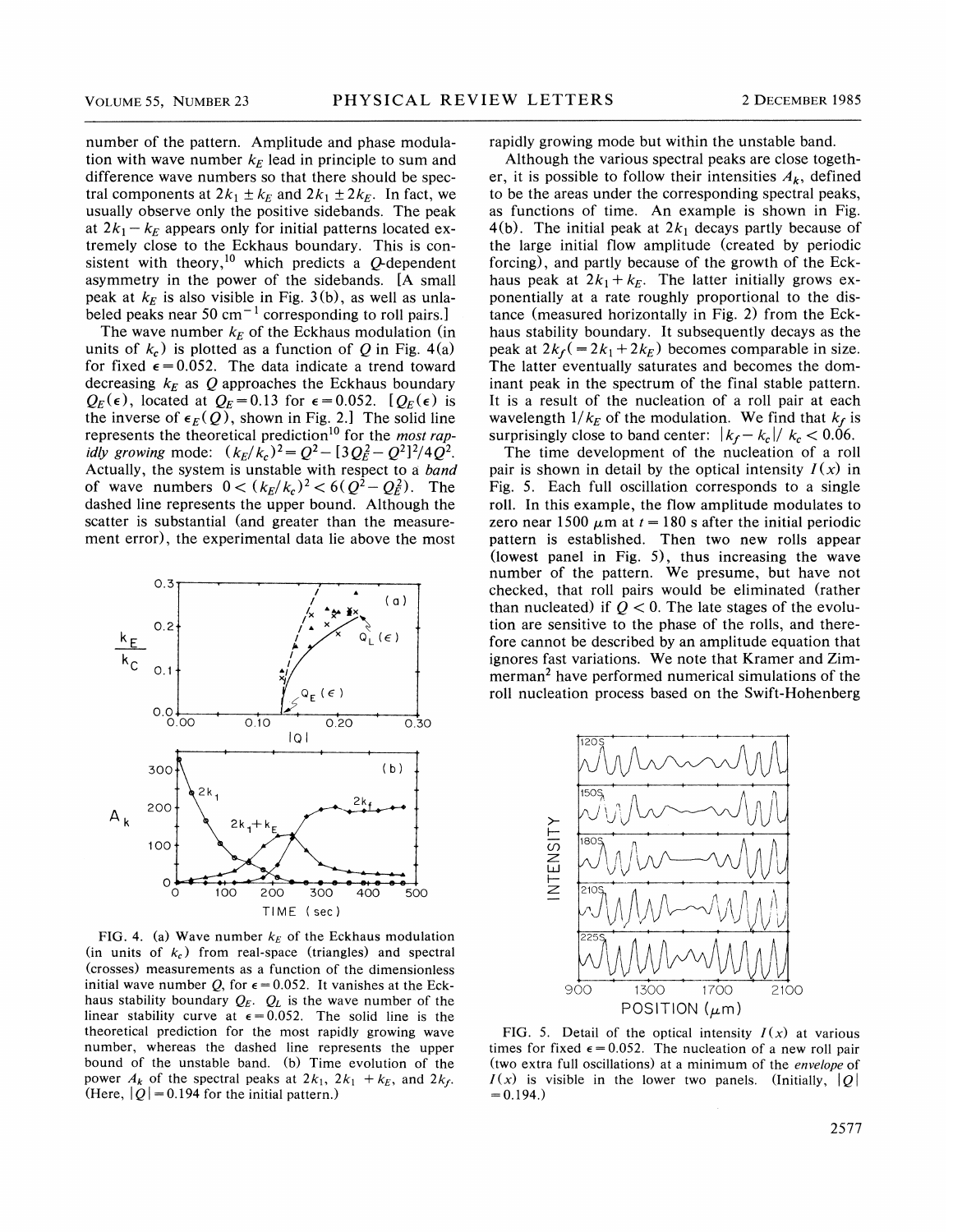model.

Before concluding, we note several nonideal features of this process. First, the Eckhaus modulations are not perfectly coherent: The spacing between the modulations fluctuates somewhat. Second, the initial forcing could possibly affect the wave number of the subsequent modulations to a small extent. Third, there are cases in which the pattern evolution does not remain completely one dimensional. When the initial conditions are close to  $\epsilon_E(Q)$ , the Eckhaus instability occurs along segments of the rolls. This process leaves diffuse dislocations that climb rapidly along the roll axis. Thus the Eckhaus instability leads smoothly into dislocation motion, which dominates the process of pattern selection for  $|Q| < |Q_F|$ .

We have presented a quantitative study of the space and time evolution of the Eckhaus instability, a general mechanism of pattern selection for periodic structures. We find that the Eckhaus stability boundary is in good agreement (for  $\epsilon$  < 0.1) with predictions based on an amplitude equation. The wave number  $k_E(Q)$ of the modulations lies within the expected band but is higher than the most rapidly growing wave number obtained from linear theory. As a result, the Eckhaus instability is somewhat more effective in driving the wave number of the pattern toward  $k_c$  than the linear theory would suggest. The question of whether the finite initial forcing can significantly affect the instability is being addressed theoretically.<sup>10</sup> The nonlinear stages of the evolution, especially the nucleation and growth of new rolls, are not yet quantitatively understood. This experiment demonstrates that the linear stability curve itself does not delineate the allowed periodicities of stable convective flows.

This work was supported by the National Science Foundation under Grants No. MSM-8310933 and No. DMR-8216718. We appreciate helpful discussions with F. H. Busse, P. Coullet, S. Fauve, P. Hohenberg, A. Libchaber, L. Kramer, and Y. Sawada.

 $\frac{1}{W}$ . Eckhaus, Studies in Nonlinear Stability Theory, (Springer, Berlin, 1965); A. C. Newell and J. A. Whitehead, J. Fluid Mech. 38, 279 (1969); R. M. Clever and F. H. Busse, J. Fluid Mech. 65, 625 (1974); J. T. Stuart and R. C. DiPrima, Proc. Roy. Soc. London, Ser. A 362, 27 (1978); H. Riecke and H. Paap, to be published.

2L. Kramer and W. Zimmerman, Physica (Amsterdam) 16D, 221 (1985).

3F. H. Busse, in Hydrodynamic Instabilities and the Transition to Turbulence, edited by H. L. Swinney and J. P. Gollub (Springer-Verlag, New York, 1981), p. 97.

4M. C. Cross, P. G. Daniels, P. C. Hohenberg, and E. D. Siggia, J. Fluid Mech. 127, 155 (1983); L. Kramer and P. C. Hohenberg, Physica (Amsterdam) 13D, 357 (1984).

5M. A. Dominguez-Lerma, D. S. Cannell, and G. Ahlers, to be published; D. S. Cannell, M. A, Dominguez-Lerma, and G. Ahlers, Phys. Rev. Lett. 50, 1365 (1983).

6M. Boucif, J. E. Wesfreid, and E. Guyon, J. Phys. (Paris), Lett. 45, L-413 (1984).

7T. B. Benjamin, Proc. Roy. Soc. London, Ser. A 299, 59 (1967);V. Croquette, private communication.

sM. Lowe and J. P. Gollub, Phys. Rev. A 31, 3893 (1985); M. Lowe, J. P. Gollub, and T. C. Lubensky, Phys. Rev. Lett. 51, 786 (1983).

9P. A. Penz and G. W. Ford, Phys. Rev. A 6, 414 (1972).  $10L$ . Kramer, private communication.